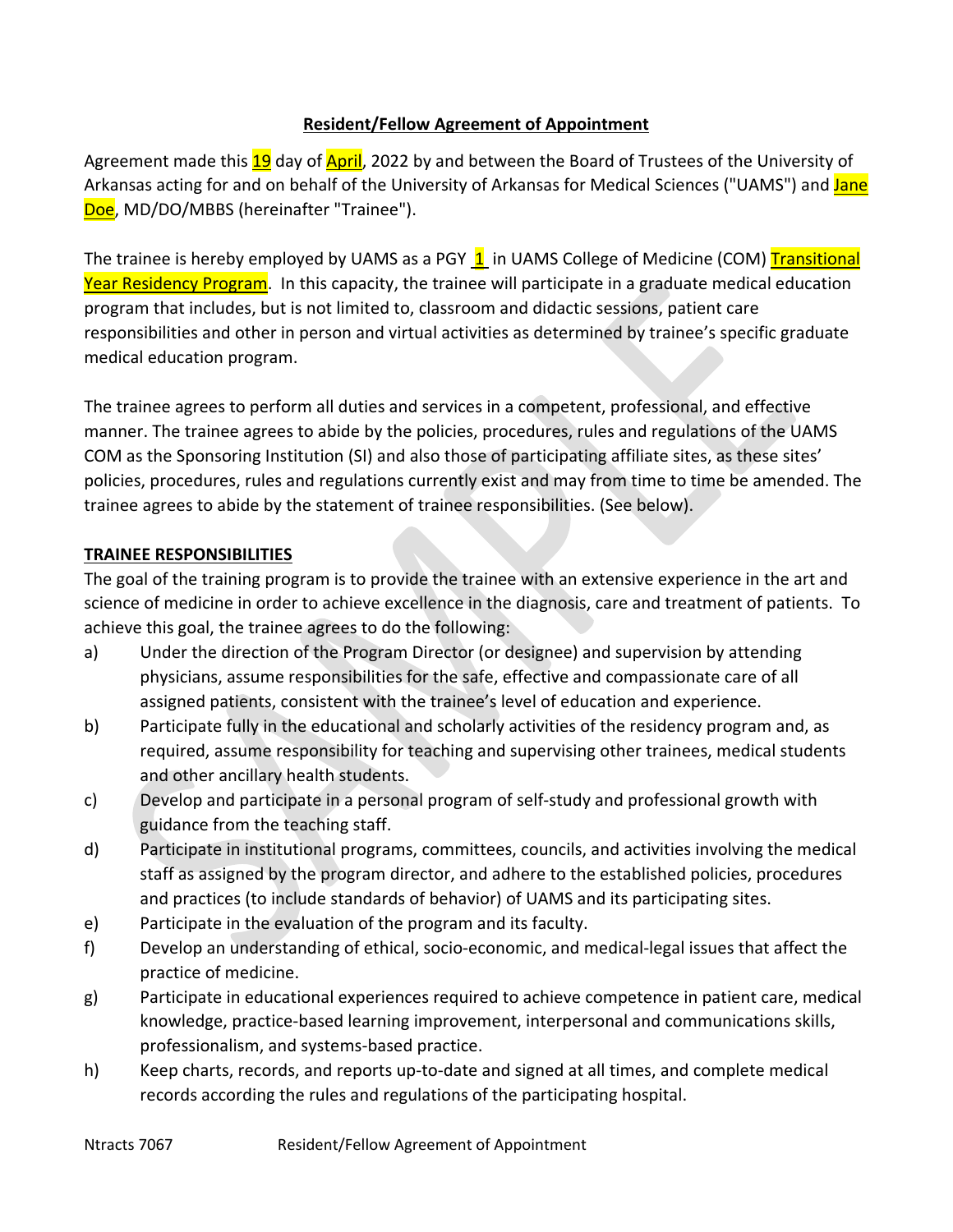- i) Demonstrate responsibility for the management of their time before, during, and after clinical assignments.
- j) Adhere to Accreditation Council for Graduate Medical Education (ACGME) institutional and program requirements including the accurate reporting of clinical learning and educational work hours.
- k) Complete all steps in the electronic on-boarding checklist and any additional written or electronic documentation required to complete the appointment process within the designated timeframe.
- l) Decline anything of monetary value from patients or industry without verification of its appropriateness with UAMS Administrative Guide policies.
- m) Conduct himself/herself in accordance with the laws and regulations that apply to compliance matters and to report any information of possible wrongdoings, errors, or violations of the law to the FGP Compliance Officer.

# **DURATION OF APPOINTMENT**

The term of this Agreement is for one (1) year beginning **July 1, 2022** and ending June 30, 2023.

# **FINANCIAL SUPPORT**

The trainee shall receive as compensation for the term of this Agreement an amount equal to  $$55,123$ .

# **CONDITIONS FOR PROMOTION/REAPPOINTMENT OF TRAINEES**

Trainees are promoted/reappointed on the basis of terms outlined in UAMS Graduate Medical Education Committee's (GMEC) Policy 1.300. In the event the trainee is not to be reappointed, the trainee will be furnished written notice of non-reappointment at least four (4) months prior to the expiration date of the current period of appointment.

### **GRIEVANCE AND DUE PROCESS**

Any trainee who disputes any action of any party shall have the right to appeal said action through the UAMS GMEC Policy 1.410. Violations of the resident/fellow agreement may also be appealed in the same manner.

### **PROFESSIONAL LIABILITY INSURANCE**

Professional liability insurance coverage, including "tail coverage," will be provided in an amount and with coverage to be determined by UAMS for acts or omissions of the trainee in the scope and course of his or her duties. The provisions applicable to such coverage are contained in the insurance contract. A copy of the insurance contract may be viewed upon request. This professional liability insurance will only provide coverage for the trainee in the performance of duties and obligations of this Agreement. It is the sole responsibility of the trainee to obtain and provide professional and general liability insurance coverage for all employment or professional activity (i.e., "moonlighting") engaged in by the trainee, which is not an official part of the trainee's training program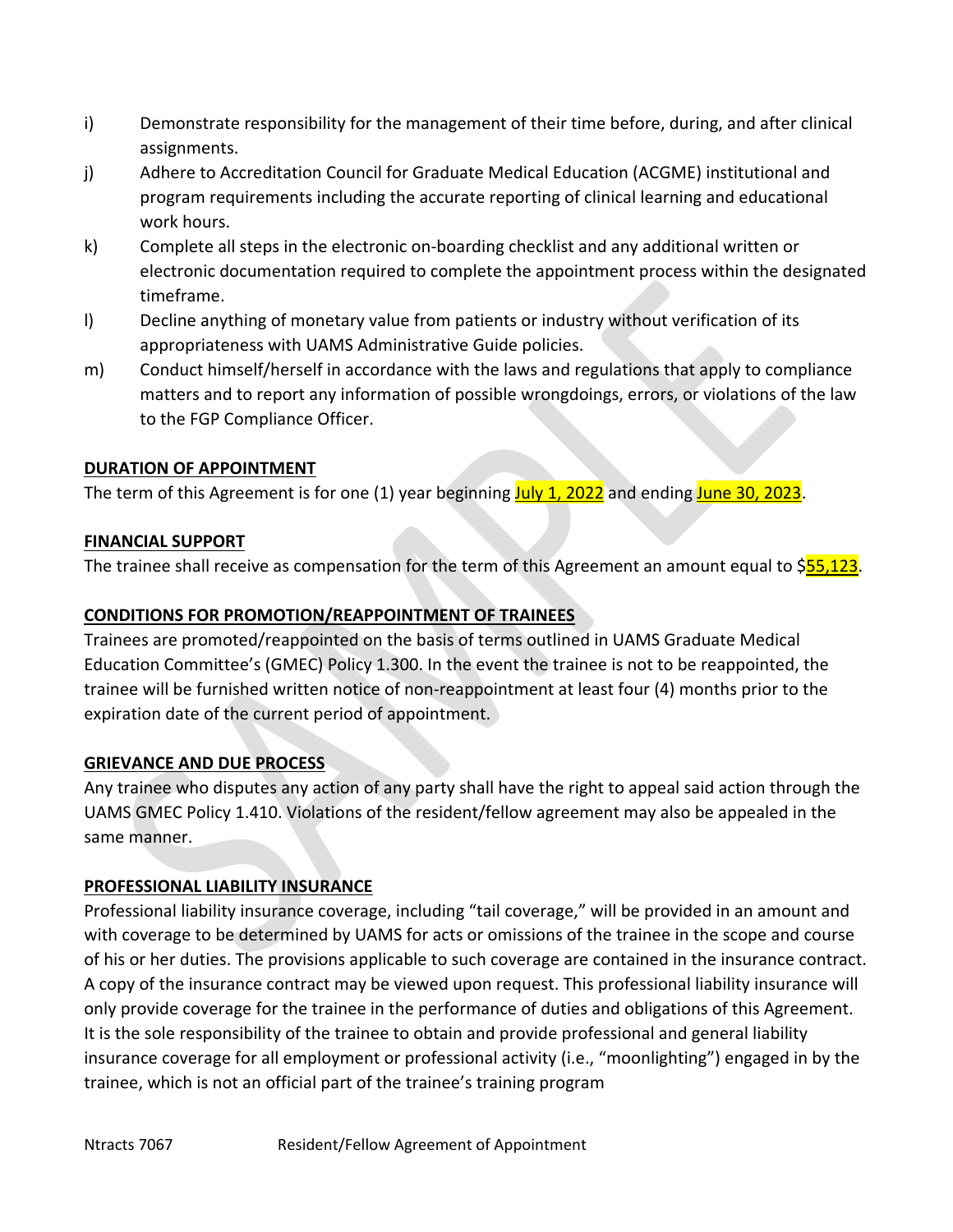### **BENEFITS**

#### **Information about benefits for residents/fellows may be found at:**

<https://hr.uams.edu/benefits/wp-content/uploads/sites/5/2021/02/Housestaff-Benefit-Summary-Jan2021.pdf> [https://hr.uams.edu/benefits/wp-content/uploads/sites/5/2021/05/Rates\\_Housestaff\\_Jul2021.pdf](https://hr.uams.edu/benefits/wp-content/uploads/sites/5/2021/05/Rates_Housestaff_Jul2021.pdf)

- a) Health Insurance: Coverage for the trainee and member of their immediate family, (i.e., legal spouse and children), is available and is effective on the first day the trainee is required to report to the training program, provided the trainee submits the required enrollment forms to UAMS Human Resources within their first 30 days of initial appointment to the training program. UAMS will pay the premiums for the trainee's Classic Plan or Health Savings Plan coverage only, provided the trainee makes positive election for coverage. For family members, UAMS will pay a portion of the premium in accordance with the University of Arkansas benefit plan document, provided the trainee makes positive election for coverage.
- b) Dental Insurance: UAMS will pay a portion of the premium for the trainee and their family members in accordance with the University of Arkansas benefit plan document, provided the trainee makes positive election for coverage.
- c) Basic Long Term Disability Insurance: UAMS will pay the premiums for the trainee's coverage.
- d) Basic Life Insurance: UAMS will pay the premiums for the trainee's coverage.
- e) Leave: Trainees have an annual vacation allowance of 21 vacation days and 12 sick leave days. The GMEC has outlined policies that govern leave, including Parental, Educational Leave, Bereavement Leave, FMLA, Leave of Absence, and Military Leave. Unused leave will not be paid as a terminal benefit and will not be rolled over to the next year. Vacation Leave must be scheduled and approved in advance by the respective Program Director or their designee.
- f) Mental Health Services: The SI provides access to confidential counseling, medical and psychological support services in accordance with the provisions of the UAMS Medical Benefit Plan, the UAMS Employee Assistance Program, and the UAMS Resident Wellness Program.

### **PROGRAM COMPLETION AND BOARD ELIGIBILITY**

Completion of training is based on program requirements set forth by the ACGME and program specific board certification requirements. Although UAMS provides leave, some board requirements limit the amount of leave a trainee can take. Each trainee should confer with Program Director to ensure that all requirements have been met for completion of training. Once a trainee has satisfactorily met the requirements, a certificate of completion will be issued.

### **CLINICAL LEARNING AND WORKING ENVIRONMENT AND MOONLIGHTING**

As outlined by ACGME requirements, trainees are expected to appear for duty appropriately rested and fit to provide the services required by their patients. The clinical learning and working environment and the content of the educational curriculum are determined by the Program Director. Trainees will not engage in employment outside the training program without the written approval of the Program Director and the Associate Dean for GME. The GMEC has outlined policies to govern requirements to participate in moonlighting, GMEC Policy 3.300.